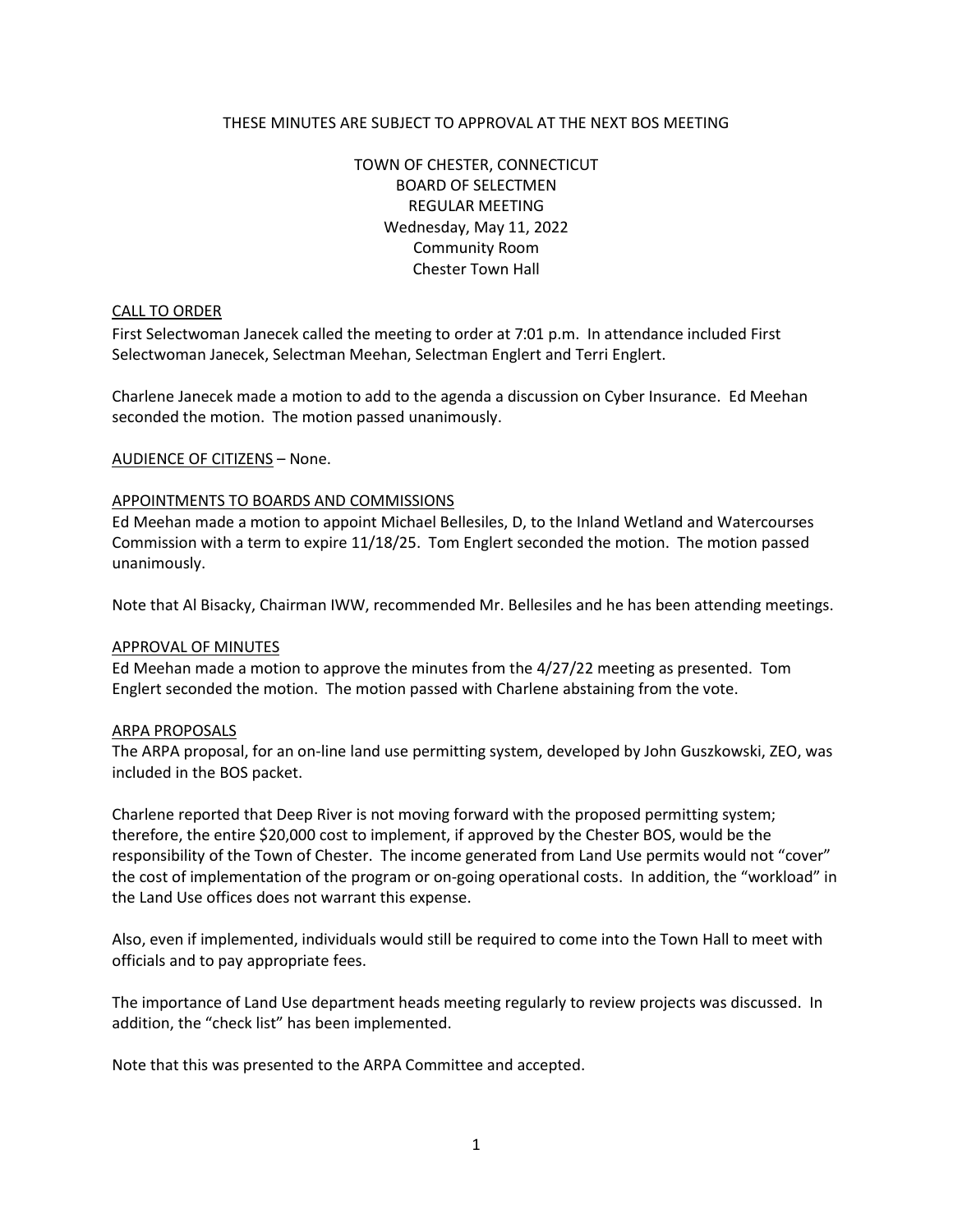Ed Meehan made a motion to find the Land Use On-Line Permitting request for ARPA funds (\$20,000) unnecessary at this time. Tom Englert seconded the motion. The motion passed unanimously.

# DISCUSSION OF TOWN HALL GENERATOR

Ed Meehan is developing an RFP for a Town Hall generator. The RFP will include moving the generator currently in place at the Town Hall to another location (potentially the Town Garage). In addition, the RFP will include specs to support a full service generator for the entire Town Hall. ARPA funds will be requested to fund this project. The Emergency Management Director, Fire Chief and Building Official will assist in the development of the RFP.

If approved, the Town Hall could be open and used as a warming/cooling/charging center in the event of an emergency freeing up the EOC (Fire Dept.) for emergency services during an event. In addition, Essex Savings Bank, the Town's tenant, would be able to be open during an event.

The importance of obtaining "peak demand" data for presentation to the BOF and ARPA Committee was stressed.

# RENEWAL OF CPACE

Ed Meehan outlined the parameters of the CPace program (loan program open for businesses for sustainable energy improvement projects) administered by the Tax Office, that the BOS approved in 2013. Note that to date, no businesses have accessed the program.

If the BOS wishes to continue with the program, an updated "Release" must be signed by the First Selectwoman and returned. Note that the program no longer requires the local Tax Office to process the applications.

Ed Meehan made a motion to continue to participate in the CPace Program and to authorize the First Selectwoman to sign all appropriate documentation relative to the program. Tom Englert seconded the motion. The motion passed unanimously.

Charlene will follow-up with the Tax Collector regarding placing information on CPace in the tax bills of businesses owners.

# WIFI

Ed Meehan has drafted an RFQ/RFP relative to the DECD Grant (reimbursable Grant) received for WIFI in the downtown area. Tanko, the contractor that facilitated the streetlight project, has also been consulted relative to the RFQ/RFP. A draft of the RFQ/RFP will be forwarded to the Selectmen and Mike Jordan for review and comment. Ed suggested that perhaps a Working Committee could be formed to facilitate the project. Additional items to be considered include management of the WIFI (if installed), liability and cost/benefits.

This item will be discussed further at a future BOS meeting.

# WEBSITE PROPOSALS

Website proposals were presented at the 4/27/22 BOS meeting. Many of the surrounding towns utilize Civic Plus for website services. Towns contacted have provided positive feedback on Civic Plus.